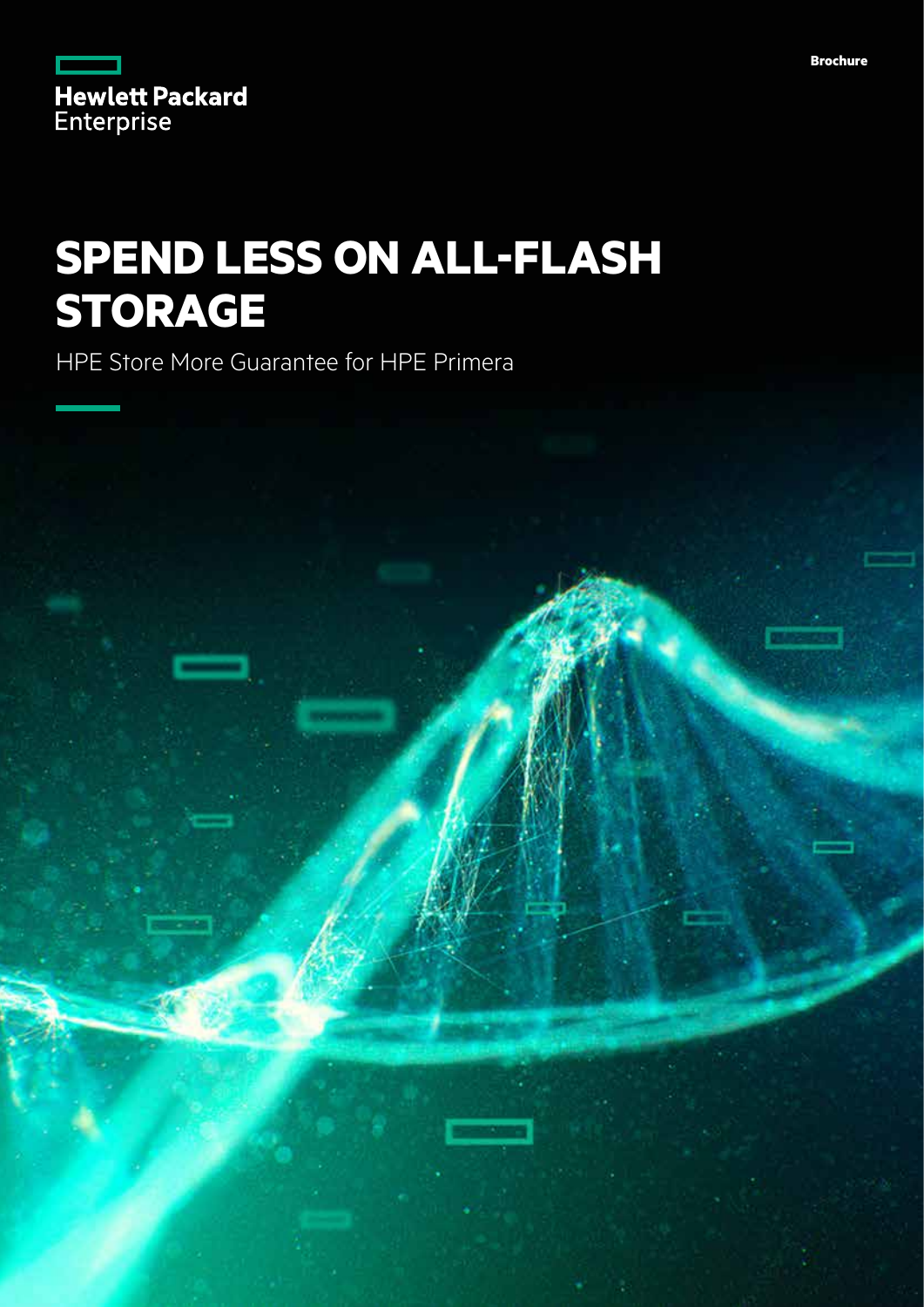**Everyone's data is a little different** Want to know more on the impact

of HPE Primera data compaction technologies in your environment?

Find out how HPE Primera can simplify your storage and workload environment while reducing the cost and footprint of flash with an assessment and report. The report highlights inefficiencies and ways to better utilize your current infrastructure, regardless of what equipment you're using today.

Assessments are optional and not required to participate in the HPE Store More Guarantee program. Contact your HPE sales or channel partner representative for more information.

**Navigating all the different Data Reduction ratios offered by every storage vendor out there can be difficult because no two are alike. That's why HPE goes beyond the ratio to focus on actual data consumption and capacity. Everyone's ratios are going to be different but with HPE you are guaranteed to Store More data in the same, or less capacity than any competitive offering.**

HPE Primera compaction technologies change the economics of flash and help you get the most out of your system's flash capacity while improving flash media endurance.

Store more data per terabyte of capacity with HPE compared to the competition. Get more for less with better overall efficiency. We've backed this up with guaranteed compaction ratios for your workloads. It's as simple as that.

While flash has accelerated the transformation of the modern enterprise, it's more expensive than spinning disks. On your journey to the flash-driven data center, it only makes sense to make sure your flash storage offers superior capacity and efficiency. With the HPE Store More Guarantee, you can be confident that you'll get the most from your flash investment.

If you're not satisfied with the storage efficiency for your workloads on your new HPE Primera system, we will work harder to meet your storage expectations. For example, Hewlett Packard Enterprise will resolve issues and provide expertise related to data compaction or deliver additional storage, if needed.

HPE Primera is an ultra-efficient flash storage system that dramatically changes the economics of flash and delivers a radically simple user experience for the enterprise. Hardware-accelerated compaction technologies are deeply integrated and automatically work to provide a complete solution with top-class efficiency to reduce the high cost and footprint of flash.

Designed for mission-critical applications, HPE Primera compaction technologies are inline for peak efficiency without performance penalties. This not only increases the endurance of flash but also achieves consistent performance by not requiring resource-intensive post-process tasks. In addition, running compaction inline provides predictable savings as data is loaded into your system and prevents running out of space due to deferred processing. You get storage efficiency without sacrificing the HPE Primera flash performance, which is available and affordable for every mission-critical workload or mixed-workload environment, respectively.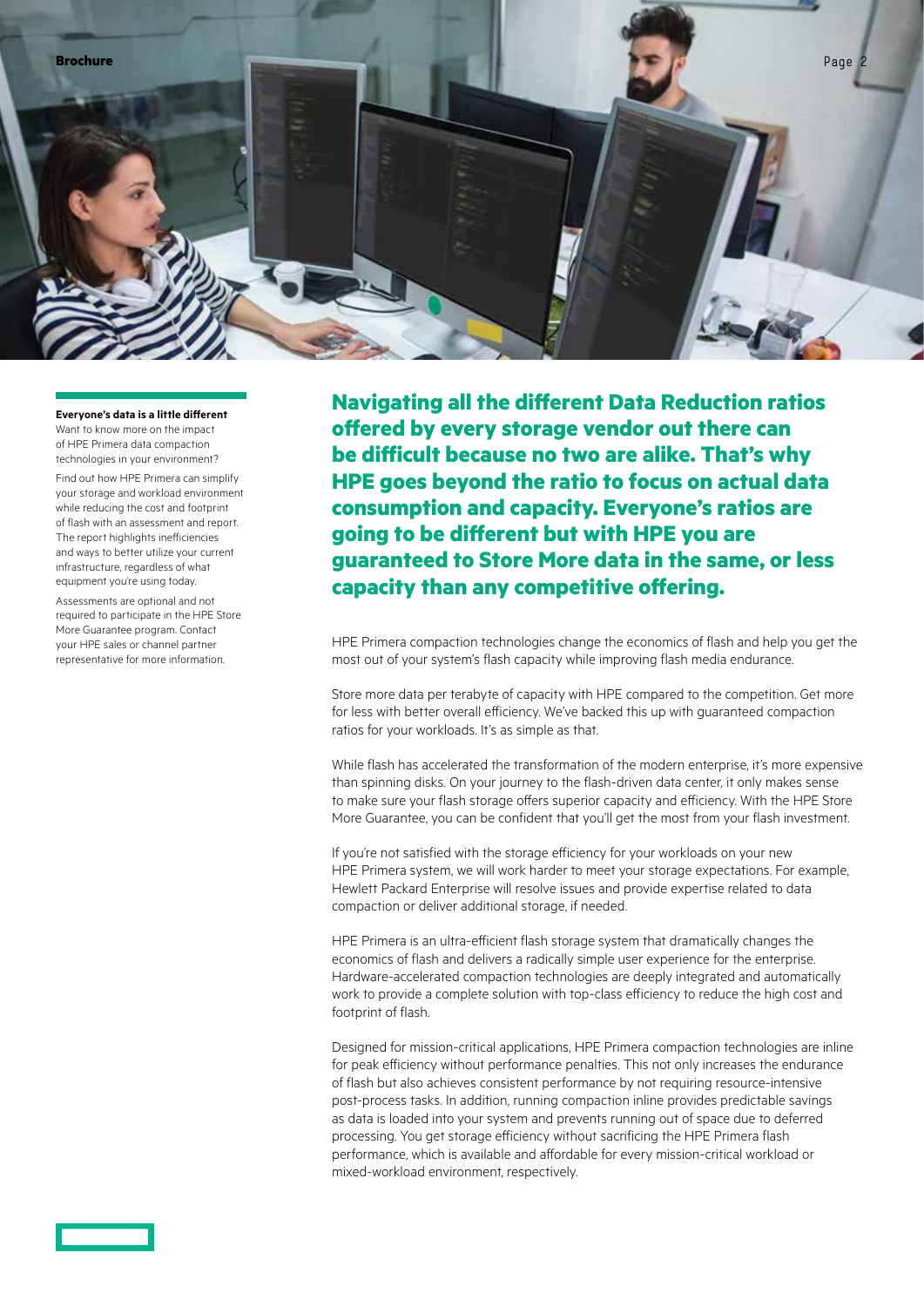

# **HPE PRIMERA DELIVERS ADVANCED COMPACTION CAPABILITIES**

#### **Zero Detect**

Zero Detect reduces the amount of capacity required to store data without affecting performance because operations are driven by one of the many dedicated engines built into the HPE Primera ASIC. Zero Detect examines incoming write streams, identifies extended strings of zeros, and removes them—preventing unnecessary data from ever being written to storage. As a result, the duplicated data does not consume capacity on the array.

### **Deduplication**

Like Zero Detect, deduplication on HPE Primera uses the ASIC and is designed to reduce the amount of capacity needed to store data by reducing the amount of data actually being written to storage. However, unlike Zero Detect, the system is looking for data that is more complex to avoid duplicating data that has already been written to storage.

#### **Compression**

While Zero Detect and deduplication both reduce the amount of flash required to store data by helping eliminate unnecessary data, compression works by looking inside data streams for opportunities to reduce the overall size of the data set. The HPE Primera ASIC plays an indirect role by offloading other resource-intensive operations from the CPUs, freeing them up to perform compression operations. The customer can either choose to enable deduplication and compaction, or not. These features cannot be turned on or off separately.

## **Virtual Copy**

Virtual Copy is the HPE Primera snapshot implementation used to provide a point-in-time Virtual Copy of data to share and protect data for almost any application simply and affordably. HPE Primera Virtual Copy is thin, non-duplicative, and reservationless.

The combination of these compaction technologies is key to reducing the cost of flash and making it an economical choice for nearly any application.